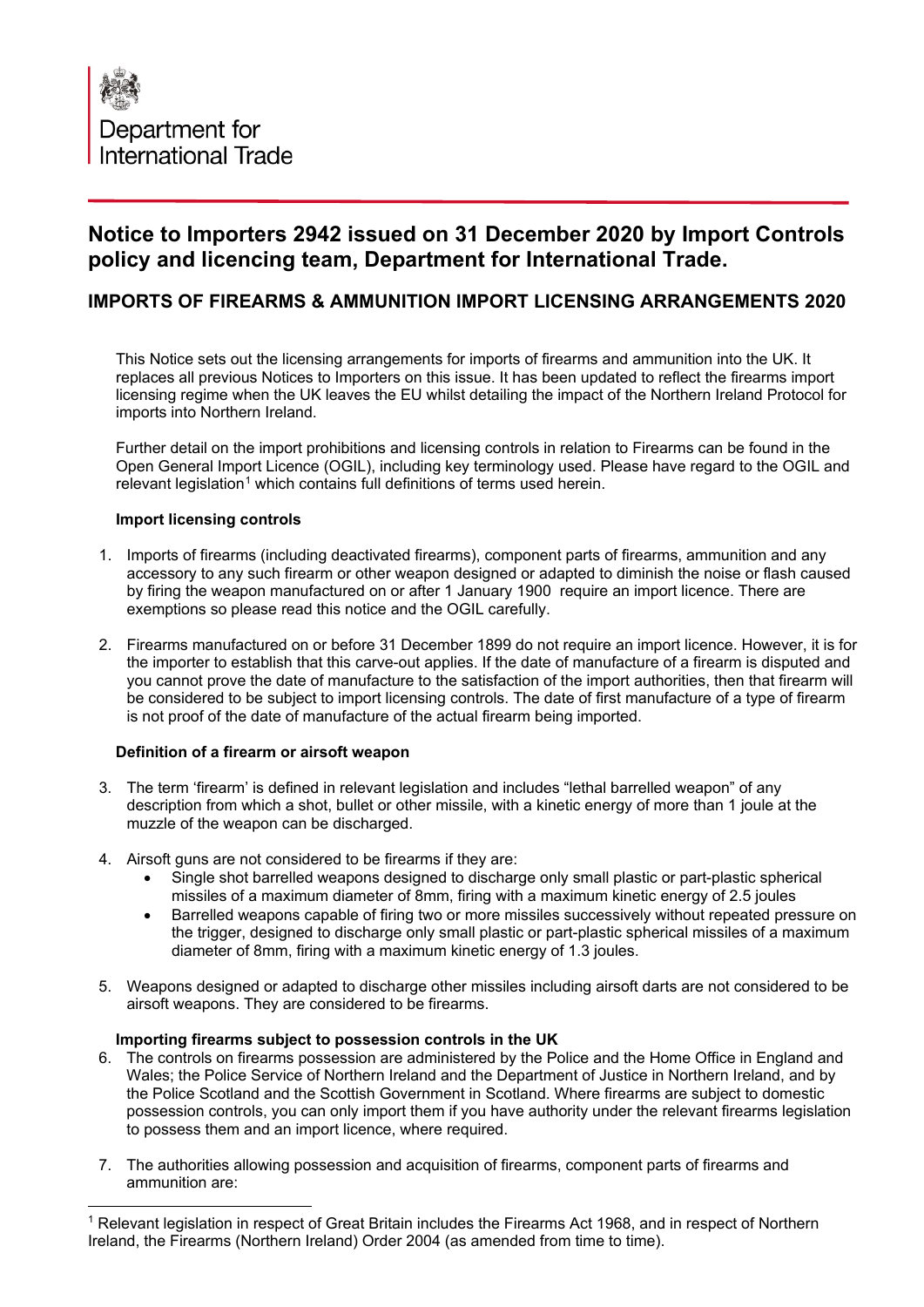- A Home Office section 5 authority.
- A Certificate of Registration as a Firearms Dealer issued by your local police constabulary.
- A Firearm Certificate issued by your local police constabulary.
- A Shotgun Certificate issued by your local police constabulary.
- A valid Deactivated Firearm Certificate issued by the Birmingham or London Proof House.

## **Importing firearms and ammunition into the UK**

- 8. The importation of firearms and deactivated firearms manufactured on or after 1 January 1900 into the UK is controlled, subject to exclusions set out in entry 6 to the OGIL. However, firearms or ammunition may be imported into Great Britain by any person, or imported into Northern Ireland, by a person not resident in a European Union Member State, where such person is in possession of a visitor's firearm or shotgun permit or firearms certificate issued by the appropriate United Kingdom authority to possess the firearms or ammunition being imported. For information on imports of firearms into Northern Ireland from a European Union Member State, please refer to Para. 12 below.
- 9. The items listed in the table below can only be imported if you have a Section 5 authority issued by the Home Office. In most cases, a Registered Firearms Dealer Certificate issued by the Police will also be required. If the Section 5 firearm is for use in animal welfare or starting races at athletic meetings your suitably conditioned Firearm Certificate can be used to apply for an import licence instead of a Section 5 authority. Please see 27 for guidance on importing expanding ammunition.

| Firearms Act - Section 5 descriptions |                                                                                                                                                                             |  |  |  |
|---------------------------------------|-----------------------------------------------------------------------------------------------------------------------------------------------------------------------------|--|--|--|
| 5(1)(a)                               | Any firearm capable of burst- or fully automatic fire and component parts of these.                                                                                         |  |  |  |
| 5(1)(ab)                              | Any semi-automatic, self-loading or pump action rifled gun and carbines but not pistols                                                                                     |  |  |  |
| 5(1)(aba)                             | Any firearm with a barrel less than 30 cm long or which is less than 60 cm long overall -                                                                                   |  |  |  |
|                                       | short firearms (pistols and revolvers) and component parts of these.                                                                                                        |  |  |  |
| 5(1)(ac)                              | Any pump-action or self-loading shotgun with a barrel less than 24 inches long or which<br>is less than 40 inches long overall.                                             |  |  |  |
| 5(1)(ad)                              | Any smoothbore revolver gun except 9mm rim fire or muzzle loaded.                                                                                                           |  |  |  |
| 5(1)(ae)                              | Any rocket launcher or mortar which fires a stabilised missile other than for line                                                                                          |  |  |  |
|                                       | throwing, pyrotechnics or signalling.                                                                                                                                       |  |  |  |
| 5(1)(af)                              | Any firearm using a self-contained gas cartridge system.                                                                                                                    |  |  |  |
| 5(1)(ag)                              | Any rifle with a chamber from which empty cartridge cases are extracted using:                                                                                              |  |  |  |
|                                       | (i) energy from propellant gas, or (ii) energy imparted to a spring or other energy                                                                                         |  |  |  |
|                                       | storage device by propellant gas, other than a rifle which is chambered for .22 rim-fire                                                                                    |  |  |  |
|                                       | cartridges.                                                                                                                                                                 |  |  |  |
| 5(1)(b)                               | Any weapon designed or adapted to discharge noxious liquid, gas or other thing.                                                                                             |  |  |  |
| 5(1)(ba)                              | Any device (commonly known as a bump stock) which is designed or adapted so that:<br>(i) it is capable of forming part of or being added to a self-loading lethal barrelled |  |  |  |
|                                       | weapon (as defined in section 57(1B) and (2A)), and (ii) if it forms part of or is added to                                                                                 |  |  |  |
|                                       | such a weapon, it increases the rate of fire of the weapon by using the recoil from the                                                                                     |  |  |  |
|                                       | weapon to generate repeated pressure on the trigger.                                                                                                                        |  |  |  |
| 5(1)(c)                               | Any cartridge with an explosive bullet or any ammo designed to discharge any noxious                                                                                        |  |  |  |
|                                       | thing (as described above) and if capable of being used with a firearm of any                                                                                               |  |  |  |
|                                       | description, any grenade, bomb or other like missile, rocket or shell designed to explode                                                                                   |  |  |  |
| 5(1A)(a)                              | Disguised firearms and component parts of these.                                                                                                                            |  |  |  |
| 5(1A)(b)                              | Explosive rockets or ammunition not covered in 5(1)(c)                                                                                                                      |  |  |  |
| 5(1A)(c)                              | Any launcher or projector not covered in 5(1)(ae) designed to fire any rocket or                                                                                            |  |  |  |
|                                       | ammunition covered by $5(1A)(b)$ or $5(1)(c)$ .                                                                                                                             |  |  |  |
| 5(1A)(d)                              | Incendiary ammunition.                                                                                                                                                      |  |  |  |
| $\overline{5(}1A)(e)$                 | Armour-piercing ammunition.                                                                                                                                                 |  |  |  |
| 5(1A)(f)                              | Expanding ammunition for use with pistols and revolvers.                                                                                                                    |  |  |  |
| 5(1A)(g)                              | Expanding, explosive, armour-piercing or incendiary projectiles.                                                                                                            |  |  |  |

## **Section 5 Handguns – Northern Ireland and the Isle of Man**

- 10. Although most handguns are prohibited weapons in mainland Britain, this is not the case in Northern Ireland or the Isle of Man. The personal import requirements apply to individuals who are based in Northern Ireland or the Isle of Man who want to import a handgun.
- 11. Commercial Imports of handguns consigned to Northern Ireland or the Isle of Man can be imported with a valid import licence. For the purposes of these arrangements the Isle of Man is regarded as part of the UK.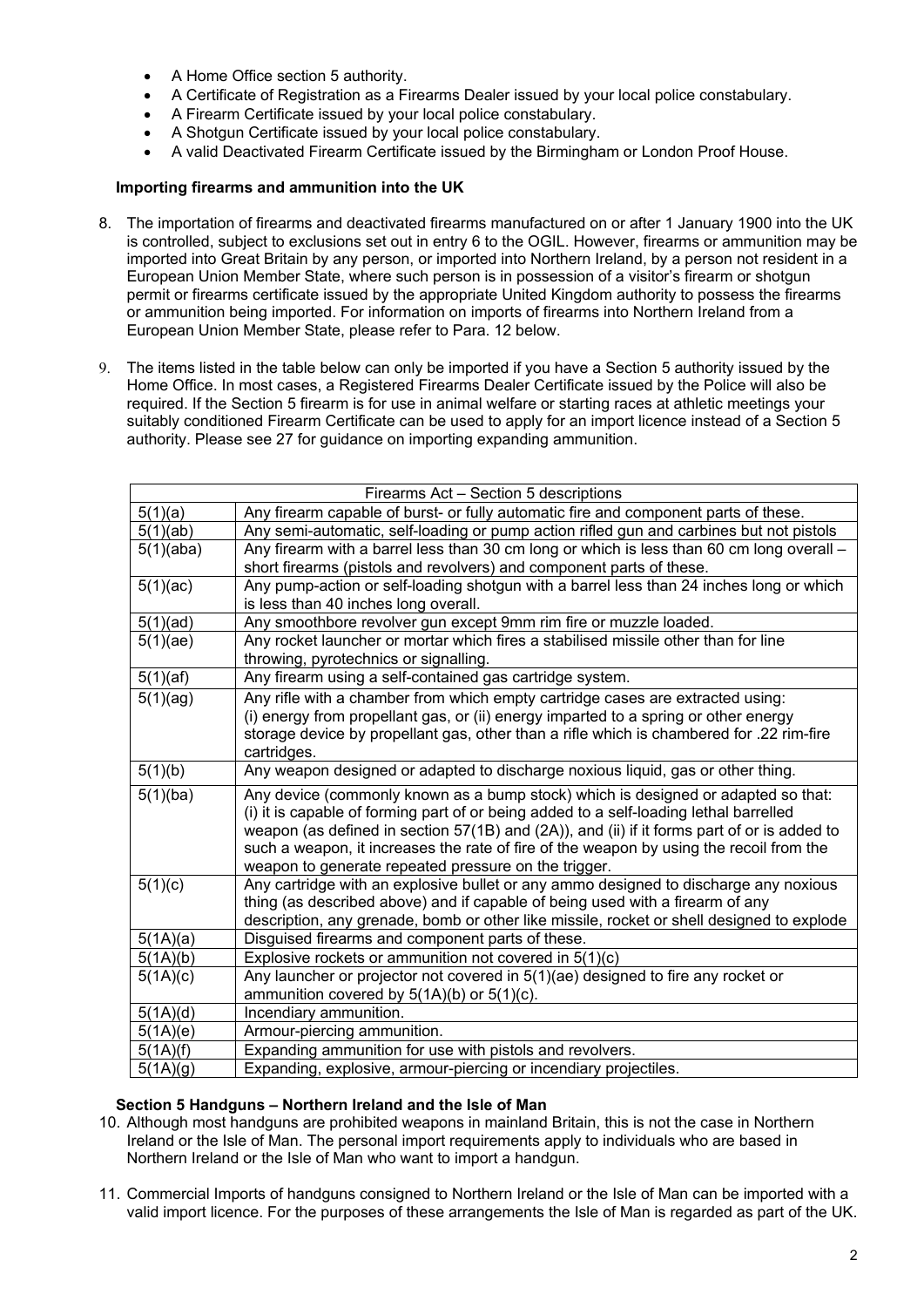#### **Shipments of live firearms, firearms component parts and ammunition to Northern Ireland from within the EU**

- 12. Under the terms of the Northern Ireland Protocol, Council Directive 91/477/EEC ('EU Firearms Directive') continues to apply in Northern Ireland, but not in Great Britain.
- 13. Subject to specified exclusions, an import licence is required for imports of firearms and deactivated firearms, and their component parts or ammunition into the Northern Ireland. An import licence is not required:
	- i. In relation to Northern Ireland, for firearms and ammunition consigned from the European Union whose transfer falls within the provisions of Directive 91/477/EEC and has been authorised by the competent authority of the exporting EU Member State where:
		- a. the transferee of the firearms or ammunition is authorised to hold them in Northern Ireland;
		- b. the transfer licence issued by the competent authority in the exporting Member State
		- accompanies the firearms or ammunition to their destination in Northern Ireland; and
		- c. the prior consent of the appropriate United Kingdom authority is not required;
	- ii. As regards imports into Northern Ireland, firearms or ammunition consigned from an European Union Member State by a Northern Ireland resident who holds a firearms certificate issued by the appropriate United Kingdom authority to possess the firearms or ammunition being imported in Northern Ireland, provided that those goods are not being imported into the United Kingdom for the first time and, in the case of firearms, the Northern Ireland resident is in possession of a European Firearms Pass on which details of the firearms being imported appear.
	- iii. firearms or ammunition imported into Northern Ireland by a person who is resident in a European Union Member State and, in the case of firearms, is in possession of a European Firearms Pass on which details of the firearms being imported appear and a visitor's firearm permit or firearm certificate issued by the appropriate United Kingdom authority to possess in the Northern Ireland the firearms or ammunition being imported.
- 14. An import licence will be issued if a transfer licence is not being issued by the exporting Member State. You must make this clear on any import licence request via the 'Firearms Licence for' 'Other' tick box.
- 15. A European Firearms Pass and a British Visitors Permit are required for temporary transfers by EU residents of firearms to Northern Ireland.
- 16. Prior consent is required for all items listed in the section 5 descriptions table other than handguns.

## **Open Individual Import Licence**

17. An Open Individual Import Licence (OIIL) allows you to import unlimited quantities of Section 1 & 2 firearms, their component parts, and ammunition from any country other than where sanctions apply. You must be a Registered Firearms Dealer (RFD) to apply. OIILs are available for firearms falling to Chapters 93 or 97 of the tariff. You will need a Chapter 97 OIIL if you are importing firearms over 100 years old but manufactured after 1899. You must choose the correct commodity code group when applying for an OIIL. OIIL are given the same expiry date as your RFD Certificate.

| 18.                    |                                                                                                                                                                                                                                   |
|------------------------|-----------------------------------------------------------------------------------------------------------------------------------------------------------------------------------------------------------------------------------|
| <b>Firearms</b><br>act | <b>Descriptions</b>                                                                                                                                                                                                               |
| Section 1              | Bolt, lever, Winchester and Martini single action rifles                                                                                                                                                                          |
|                        | Self-loading rifles chambered for .22 rim-fire cartridges                                                                                                                                                                         |
|                        | Pump-action or semi-automatic shot guns with a barrel length of not less than 24 inches<br>(60cms) and a magazine capacity of more than 2 rounds.                                                                                 |
|                        | Guns designed to be loaded at the muzzle end of the barrel or chamber with a loose<br>charge and a separate ball or other missile (for example reproduction black powder<br>muskets, pistols and revolvers)                       |
|                        | Air and compressed carbon dioxide (CO2) powered rifles designed to be fired from the<br>shoulder with a kinetic energy of more than 12 foot pounds (16.3 joules); and flares<br>incorporating a barrel, other than pen launchers. |
|                        | Expanding ammunition for firearms other than pistols and revolvers.                                                                                                                                                               |
|                        | Ammunition for rifled firearms that is neither expanding, armour piercing nor incendiary                                                                                                                                          |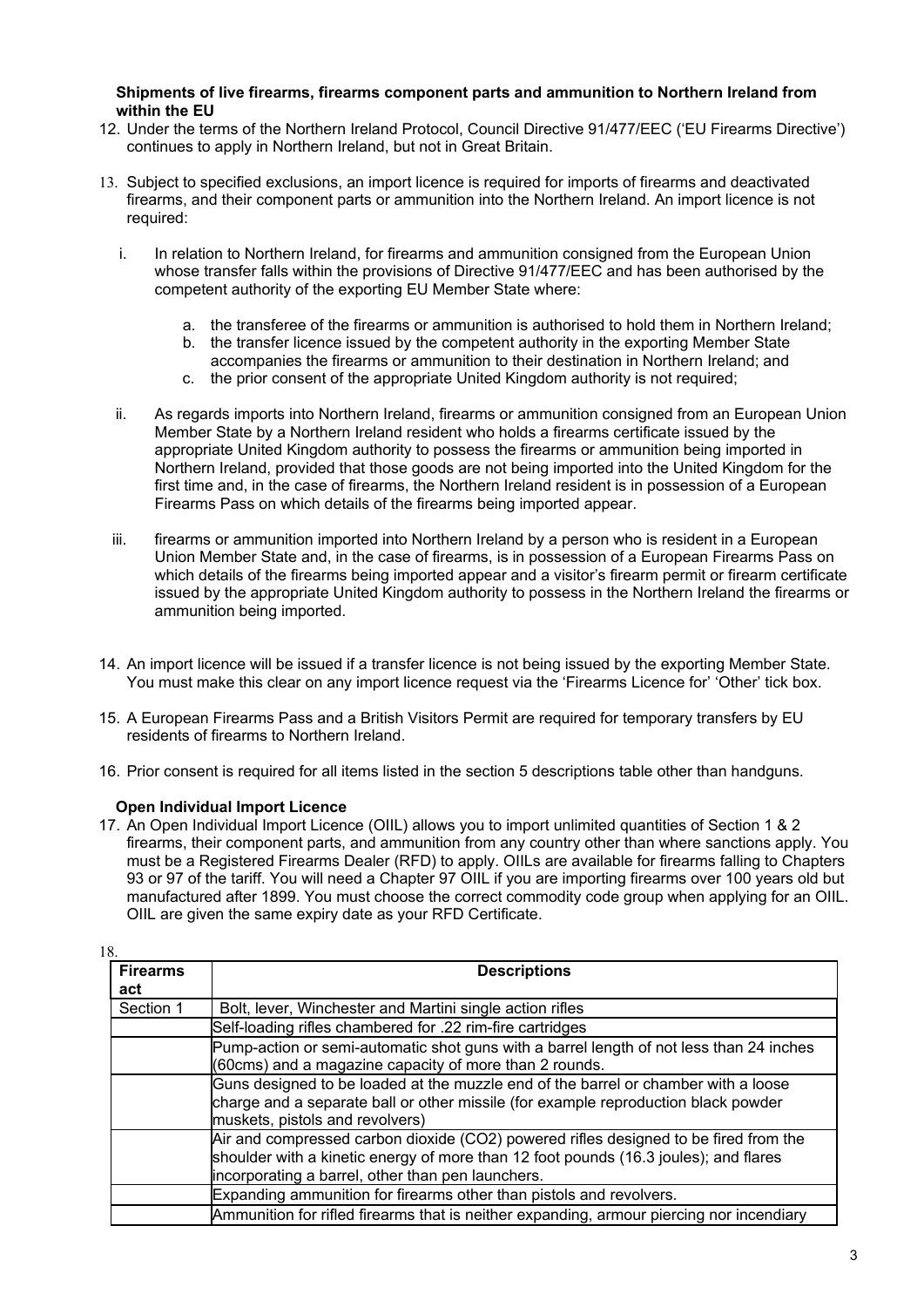| <b>Firearms</b><br>act | <b>Descriptions</b>                                                                              |
|------------------------|--------------------------------------------------------------------------------------------------|
| Section 2              | Double and single barrelled shot guns fitted with a barrel not less than 24 inches<br>(60cms)    |
|                        | Semi-automatic or pump action shotguns with a magazine capacity of no more than 2<br>cartridges. |

# **Commercial imports of live firearms, firearms component parts and ammunition to the UK**

19. All commercial shipments of firearms into the UK require an import licence.

# **Non-commercial imports of firearms, their components and ammunition**

20. For all imports into Great Britain, and for imports into Northern Ireland other than from a European Union Member State, an import licence is not required for the temporary or permanent import of your own firearms listed on a Firearm Certificate, Shotgun Certificate or a British Visitors Permit (BVP) as long as your domestic authority is presented and the firearm is freely declared to Customs at the UK Border. This includes weapons such as sporting shotguns, hunting rifles, certain air weapons, black powder pistols, their component parts and standard ammunition that is neither expanding (only applies to calibres which can only be used in pistols), incendiary or armour piercing. For imports from a European Union into Northern Ireland, please refer to Paragraphs 12- 16 above.

# **Declaring your personal import**

- 21. If you are travelling with your firearm, you should go to the Red Point or Red Point telephone at the Port or Airport on arrival to make your declaration. Pre-warning the Port or Airport of your arrival may speed up the time taken to check your authority.
- 22. If you are returning with a newly acquired firearm or shotgun you must check:
	- Your airline or ferry company's policy on the transport of such items,
	- That you are in full compliance with the laws in the country where you purchase the item concerning its possession, transport and export,
	- You have your UK domestic possession authority to present to UK Customs.
- 23. If your item is being shipped or posted, it must have a declaration on the package that clearly identifies its contents. Your item will then be held by UK Border Force whilst the validity of your domestic possession authorities is confirmed with the issuing constabulary. Your item will only be released when UKBF are satisfied that the correct authorities are in place.

## **Applying for an import licence**

- 24. You can apply for an import licence at [www.ilb.trade.gov.uk.](http://www.ilb.trade.gov.uk/) You will need to register yourself and then make an importer access request. Once we have completed our checks your account will be opened and you can apply for an import licence. Screen shot guidance on registration and applying for import licences is available on the registration screen. Import licences are issued with a validity period of six months from the date of issue or up to the expiry date of any domestic authority if earlier. Longer validity period can be requested providing a valid reason is offered.
- 25. There are three types of import licence:
	- Deactivated Firearms Licence;
	- Open Individual Import Licence (OIIL);
	- Specific Individual Import Licence you can use this licence to apply for section 5 firearms and firearms exempt from control under section 58(2) of the Firearms Act (e.g. obsolete calibre).

# **"Obsolete Calibre" firearms**

26. Firearms which use centrefire ammunition that the Home Office have defined as an "obsolete calibre" require an import licence if manufactured after 31 December 1899 regardless of whether authority to possess it is required in the UK. You must check with the Police if you require clarification on whether your firearm is of an obsolete calibre or not. Obsolete calibre does not apply to firearms whose original chambering has been changed.

# **Section 58(2) of the Firearms Act**

27. An import licence is required if a s58(2) firearm was manufactured on or after 1 January 1900.You must check with the Police as to whether the firearm in question is exempt from control under s58(2) of the Firearms Act and if you comply with the required conditions. Here is a link to Home Office guidance on firearms licensing law: [https://www.gov.uk/guidance/firearms-licensing-police-guidance.](https://www.gov.uk/guidance/firearms-licensing-police-guidance)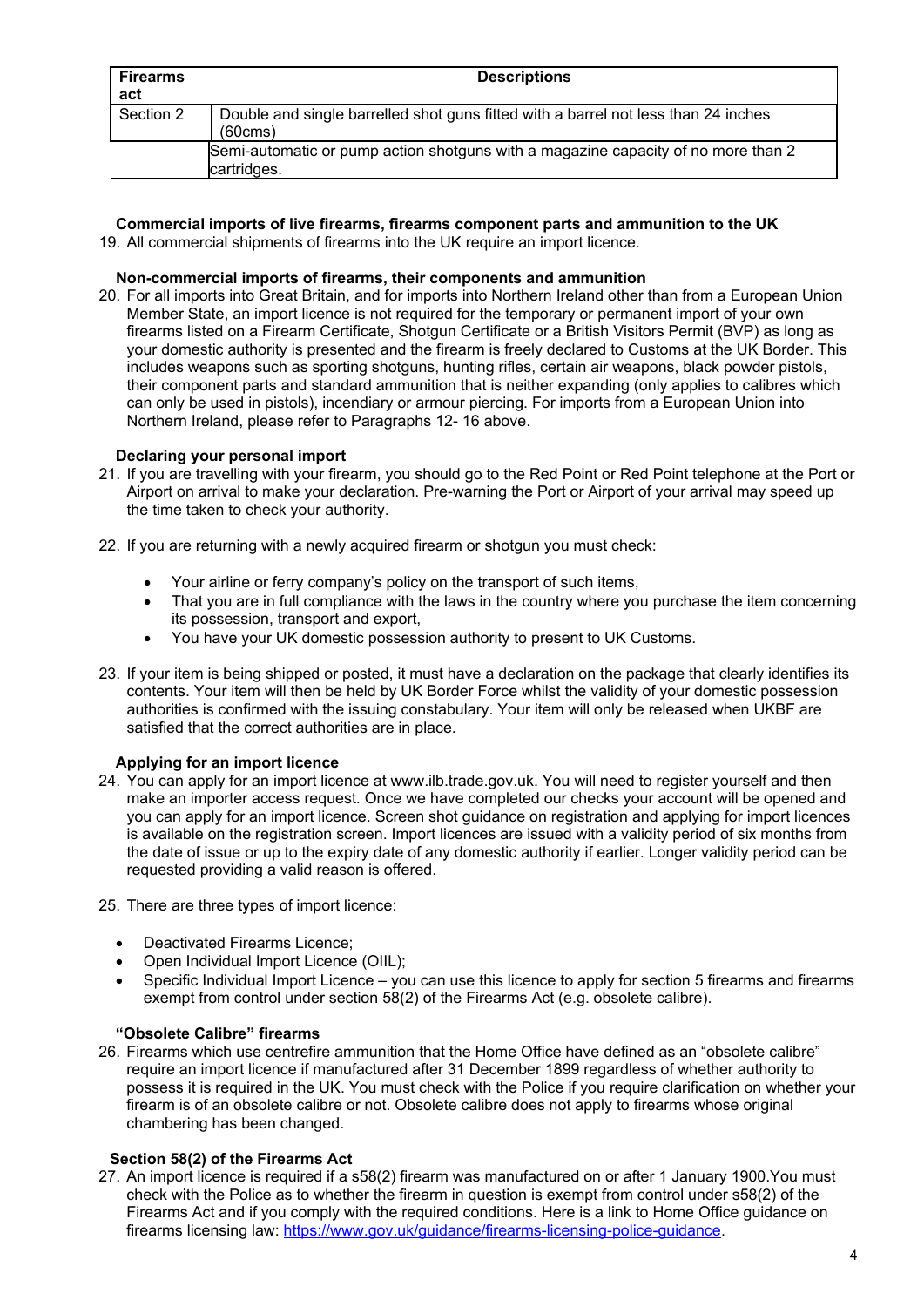## **Component parts of firearms**

28. The following require an import licence as they are the only parts that meet the definition of a component part of a firearm as per the Firearms Act 1968, as amended: a barrel, chamber or cylinder, a frame, body or receiver, a breech block, bolt or other mechanism for containing the pressure of discharge at the rear of the chamber. A Firearm or Shotgun Certificate is required to import component parts of all firearms except those falling to Section 5(1)(a), 5(1)(aba) and 5(1A)(a) firearms where a valid Section 5 authority is also required. All other parts including any items such as magazines, sights and other attachable accessories along with firearms furniture such as grips and stocks are not considered to be component parts and as a result do not require an import licence.

# **Firearms accessories**

29. The only accessories that require an import licence are items designed or adapted to diminish the noise or flash caused by firing the weapon. No other firearm accessory, e.g. sights, tripods, bags, belts etc., requires an import licence.

## **Bump stocks**

30. Bump stocks are devices which, when fitted or added to a self-loading firearm, utilise the recoil forces to automate repeated pressure on the trigger, increasing the rate of fire of the firearm. They are controlled under section 5(1)(ba) of the Firearms Act 1968, as amended and under the OGIL.

## **Ammunition**

31. Ammunition that is neither expanding ammunition for pistols and revolvers, armour piercing nor incendiary falls to section 1 of the Firearms Act. A suitably conditioned Firearm Certificate (FAC) or Registered Firearms Dealer (RFD) Certificate is required before an import licence can be issued.

#### **Shotgun Ammunition**

32. You do not need an import licence for cartridges for smooth-bore guns containing five or more shot, none of which exceeds 0.36 inches (9mm) in diameter.

#### **Expanding Ammunition**

33. Expanding ammunition for use only with a pistol or revolver falls to section 5(1A)(f) of the Firearms Act whilst expanding ammunition for rifles only falls to section 1. A suitably conditioned Firearm Certificate (FAC) or Registered Firearms Dealer (RFD) Certificate is required before an import licence can be issued.

## **Deactivated firearms**

- 34. Deactivated firearms falling to Chapters 93 or 97 of the tariff require an import licence to enter the UK. An import licence will only be issued if the firearm conforms to the current deactivation standards. Your import licence and Deactivation Certificate must travel with you as these must be presented for checking at the UK border.
- 35. As proof of deactivation you will need to provide a copy of your deactivation Certificate conforming to current UK standards (e.g. a Certificate of deactivation issued on or after 28<sup>th</sup> June 2018). In practice, this means that your local Certificate of deactivation is unlikely to be acceptable and you will need to use a Registered Firearms Dealer to import your firearm for deactivation and reproofing by a UK Proof House. All previously issued UK Deactivation Certificates are no longer valid for import licensing purposes unless they are for mortars, launchers, artillery or fixed large calibre firearms on fighting vehicles where the 2010 UK standards and proof marking still apply. Further advice on deactivation standards is available from the Proof House Authority; their contact details are:

| Birmingham Proof House | London Proof House  |
|------------------------|---------------------|
| <b>Banbury Street</b>  | 48 Commercial Road  |
| Birmingham             | London              |
| <b>B5 5RH</b>          | F <sub>1</sub> 1l P |
| 0121 643 3860          | 020 7481 2695       |

- 36. Deactivated firearms manufactured on or before 31 December 1899 do not require an import licence.
- 37. If you wish to import a firearm for deactivation to the current standard, you will need to get a Registered Firearms Dealer (RFD) to temporarily import the firearm for you. The RFD will arrange for the firearm to be deactivated to the current standard and obtain a UK Proof House Certificate of Deactivation. The RFD will then apply for a "deactivated firearm" import licence. Once issued, you will be able to possess the firearm.

#### **Overseas re-enactment events using deactivated firearms**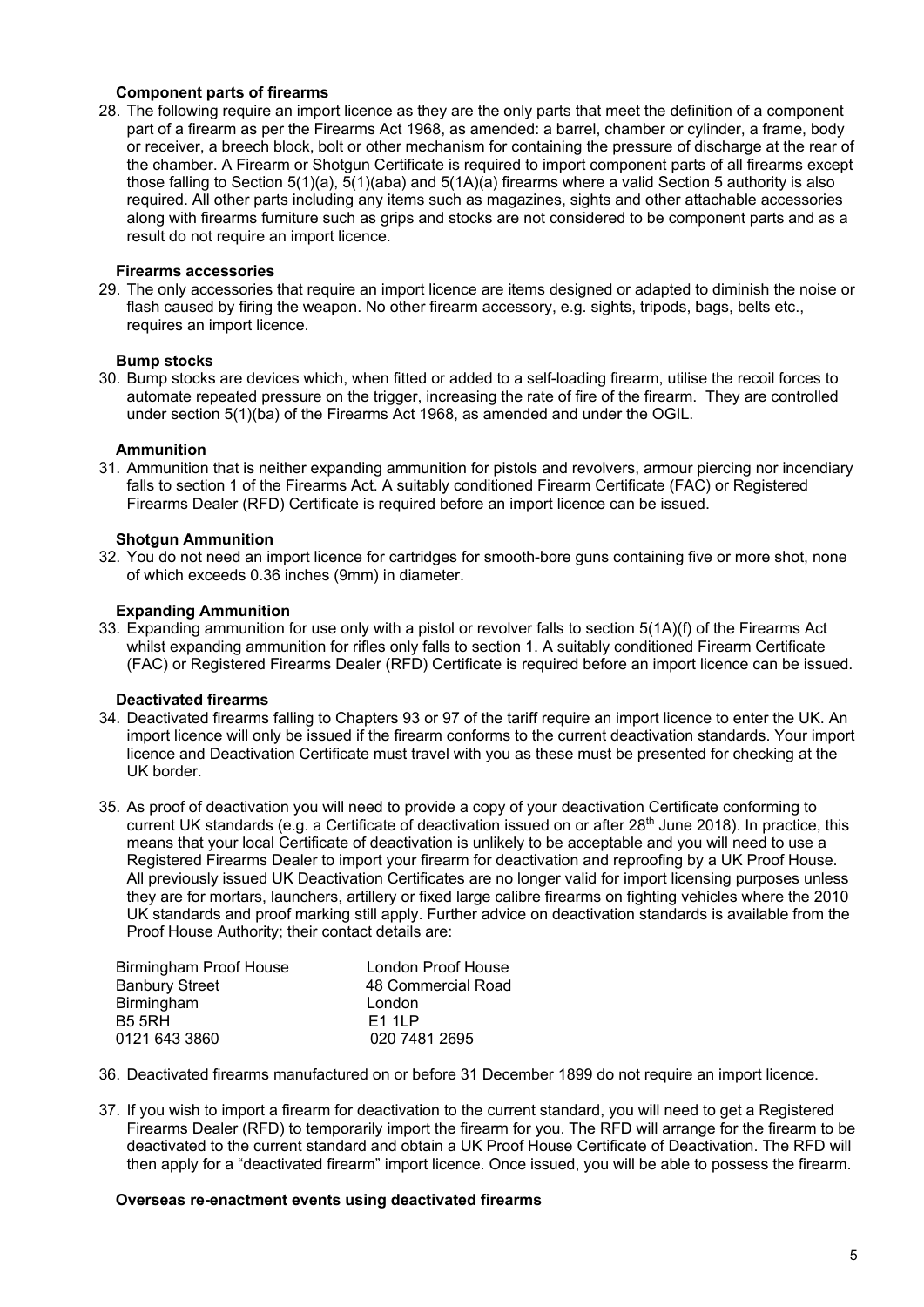38. Re-enactors will be able to apply for a three year import licence provided you have a current UK Certificate of deactivation and are a member of a re-enactment society when you attend the overseas re-enactment event.

# **Air weapons**

- 39. Air weapons (air guns, air rifles or air pistols excluding air weapons designed for use only when submerged in water and including, in the case of Great Britain, air weapons powered by compressed carbon dioxide) require an import licence if:
	- they have been disguised as another object; or
	- are self-loading or pump action; or
	- have been designed or adapted for use with a self-contained gas cartridge system; or
	- are air pistols that discharge a missile so that missile has, on being discharged from the muzzle of the weapon, kinetic energy in excess of 6ft lb (8.14 joules); or
	- are air weapons other than air pistols that discharge a missile so that missile has, on being discharged from the muzzle of the weapon, kinetic energy in excess, of 12ft lb (16.27 joules).
- 40. Air pistols are subject to import licensing control as section 5 firearms if:
	- they use or are designed or adapted for use with a self-contained gas cartridge system, or
	- are capable of discharging a missile so that the missile has, on being discharged from the muzzle of the weapon, kinetic energy in excess of 6ft lb (8.14 joules), or
	- Are self-loading.
- 41. Air weapons other than air pistols are subject to import licensing control as section 1 firearms if they discharge a missile so that missile has, on being discharged from the muzzle of the weapon, kinetic energy in excess, of 12ft lb (16.27 joules). Air weapons other than air pistols are subject to import licensing controls as section 5 firearms if they are self-loading or pump action.
- 42. You will not need to apply for an import licence for an air rifle or an air pistol as long as they:
	- Have not been disguised as another object,
	- Have not been designed or adapted for use with a self-contained gas cartridge system,
	- Are Single shot barrelled weapons designed to discharge only plastic or part-plastic spherical missiles of a maximum diameter of 8mm, firing with a maximum kinetic energy of 2.5 joules,
	- Are Barrelled weapons capable of firing two or more missiles successively without repeated pressure on the trigger, designed to discharge only plastic or part-plastic spherical missiles of a maximum diameter of 8mm, firing with a maximum kinetic energy of 1.3 joules.
	- are not self-loading or pump action
	- Are for use only when submerged in water.

## **Replica firearms**

43. An import licence is not required to import replica firearms into the UK as long as they are not readily convertible to fire live ammunition. A firearm is considered to be "Readily convertible" if it can be converted without any special skill or using articles in general use.

## **Realistic imitation firearms (RIF)**

- 44. A realistic imitation firearm is defined in section 38 of the Violent Crime Reduction Act 2006 (VCRA) as an imitation firearm which has "*an appearance that is so realistic as to make it indistinguishable, for all practical purposes, from a real firearm and is neither a deactivated firearm nor itself an antique*."
- 45. Section 36 of the VCRA made it an offence to manufacture, import or sell a realistic imitation firearm or to modify an imitation firearm so that it becomes a realistic imitation firearm. A realistic imitation firearm brought into the UK is liable to forfeiture.
- 46. However, it was recognised that there are a number of legitimate activities where a realistic imitation firearm is necessary such as display in a museum. To accommodate these, section 37(2) of the VCRA provides for a number of defences and a person charged with an offence under section 36 would need to show that the imitation firearm in question was intended for one of the following purposes: a museum or gallery, theatrical performances or rehearsals, the production of films or television programmes the organisation or holding of historical re-enactments and air soft skirmishing.
- 47. Ultimately, it is a matter for the courts to test any defence offered by anyone charged with an offence under the Act but for example attendance at a commemoration event by historical re-enactors would seem to be a valid defence under the RIF legislation. When taking a RIF overseas you must also ensure that you are also compliant with any RIF legislation in the country you are visiting.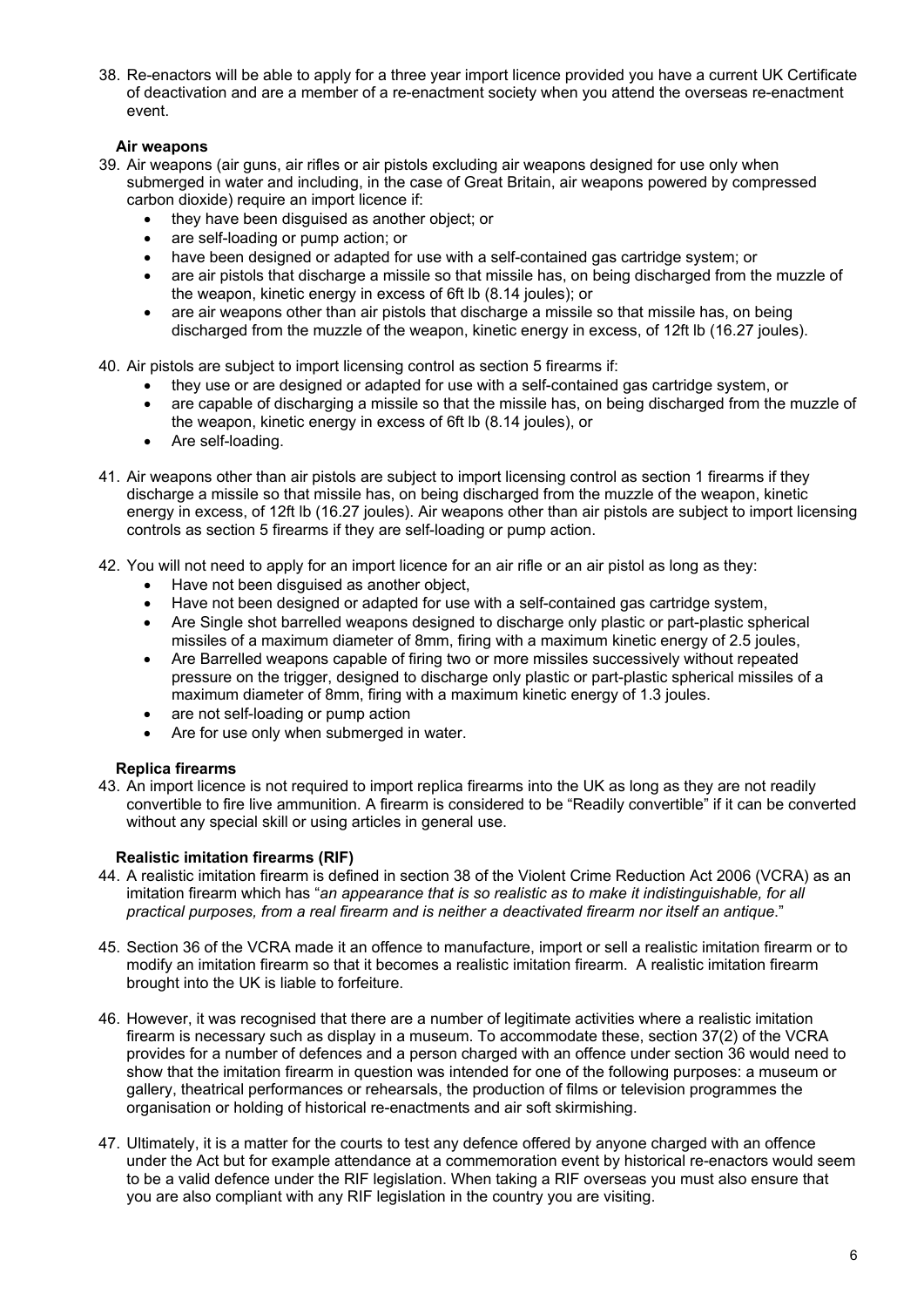48. Section 38(8) explains that in subsection (7) "modern firearm" means any firearm other than one the appearance of which would tend to identify it as having a design and mechanism of a sort first dating from before the year 1870. Any which conformed to this definition would not be regarded as a RIF but the converse also applies and if you intend taking any reproductions of a modern design to commemoration events in Belgium or France would need to ensure that you met the valid defence requirements under the RIF legislation.

## **Paintball weapons and ammunition**

49. An import licence is not required provided that the paintball gun is designed specifically for that purpose and cannot be readily converted or capable of firing a paintball with sufficient kinetic energy to either penetrate the skin or cause internal injuries by the sheer force of the impact. An import licence is not required for non-toxic and non-irritant paintball ammunition. Certain paintball weapons are classed as RIF because of their design, i.e. size, shape and colour, and are controlled by the VCRA.

#### **Museums**

50. Museums importing firearms are not exempt from import licensing controls even if the firearm is exempt from domestic possession controls. Museums are also not exempt from the requirement to have a deactivated firearm certificate meeting the current standard when importing firearms.

#### **Firearms collectors**

51. Firearms being imported by Collectors are not exempt from import licensing controls even if the firearm in question is exempt from domestic possession controls.

#### **Imports by the Police**

52. Police forces are exempt from the domestic authority requirement for firearms and ammunition. They are not exempt from the import licence requirement.

#### **Firearms marking requirements**

- 53. The UK's Open General Import Licence (OGIL) sets out the UK's firearms marking requirements. They apply to commercial and non-commercial imports.
- 54. The unique marking referred, applicable to imports into Great Britain include:
	- (a) in the case of firearms (other than air weapons) manufactured before 14th September 2018 and firearms of historical importance—
		- (i) the calibre;
		- (ii) the name of the manufacturer or brand;
		- (iii) the country or place of manufacture, if known;
		- (iv) the identification number (which may be the serial number) or other distinguishing mark, if present;
	- (b) in the case of firearms (other than air weapons and firearms of historic interest) manufactured in the United Kingdom or imported on or after 14th September 2018—
		- (i) the calibre;
		- (ii) the unique marking affixed to each relevant component part, to include—
			- (aa) the name of the manufacturer or brand;
			- (bb)the country or place of manufacture;
			- (cc) the serial number and the year of manufacture (if not part of the serial number); (dd)the model (where feasible);
		- (iii) where a relevant component part, other than the frame and the receiver, is too small to have a unique marking including all of the information set out in paragraph (ii)(a) to (d) above, the serial number or alphanumeric or digital code instead of that information.
	- (c) in the case of ammunition—
		- (i) the calibre;
		- (ii) the nature of the projectile (e.g., solid or expanding);
		- (iii) batch number:
- 55. The unique marking applicable on imports into Northern Ireland include:
	- (a) in the case of firearms manufactured before 14th September 2018 and imported into the EU
		- before that date, and firearms of historical importance—
			- (i) the model;
			- (ii) the calibre;
			- (iii) the name of the manufacturer or brand;
			- (iv) the country or place of manufacture, if known;
			- (v) the serial number;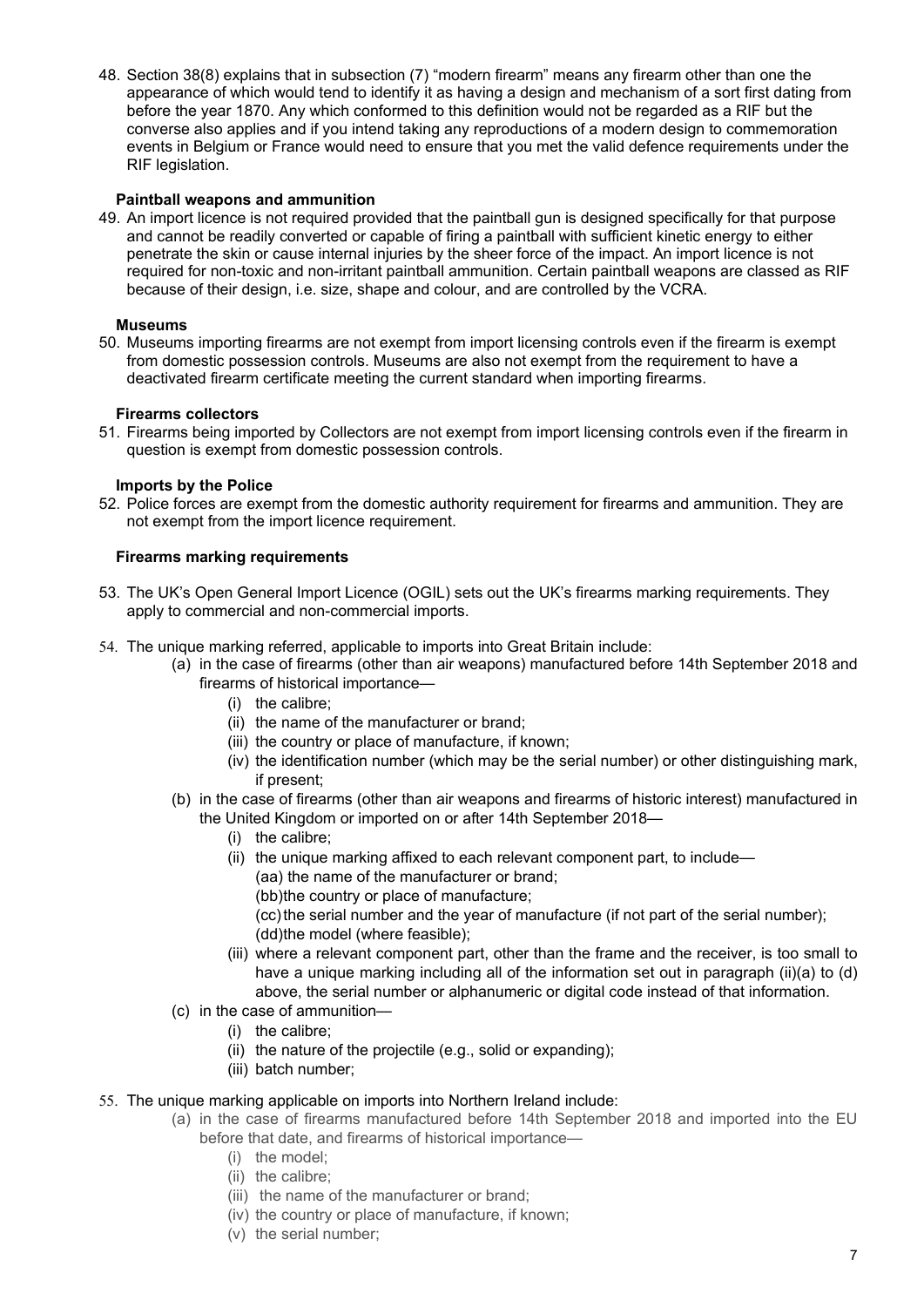- (b) in the case of firearms (other than firearms of historic interest) manufactured in the United Kingdom or anywhere in the European Union or imported from outside the European Union on or after 14th September 2018—
	- (i) the model;
	- (ii) the calibre;
	- (iii) the unique marking affixed to each component part, excluding the magazine, to include—
		- (aa) the name of the manufacturer or brand;
		- (bb) the country or place of manufacture;
		- (cc) the serial number;
		- (dd) the year of manufacture (if not part of the serial number);
		- (ee) the model (where feasible);
	- (iv) where a component part, other than the frame and the receiver, is too small to have a unique marking including all of the information set out in paragraph (iii)(aa) to (ee) above, the serial number or alphanumeric or digital code instead of that information.
- 56. The font size to be used in the marking should be at least 1,6 mm. Where required, a smaller font size may be used for the marking of relevant component parts that are too small to be marked in compliance with the requirements set out in the OGIL.
- 57. For frames or receivers made from a non-metallic material, the marking should be applied to a metal plate that is permanently embedded in the material of the frame or receiver in such a way that the plate cannot be easily or readily removed; and removing the plate would destroy a portion of the frame or receiver. Other techniques for marking such frames or receivers are permitted, provided that importers can demonstrate that those techniques ensure an equivalent level of clarity and permanence for the marking.
- 58. The alphabet used on marked imported firearms or relevant component parts shall be Latin, Cyrillic or Greek and the numeral system used in the marking shall be Arabic or Roman.
- 59. If a firearm is not marked as above, importers will have 28 days after import to comply with the marking requirement. If the item is being imported for deactivation, you have three months to either comply or have the item deactivated. Only the Latin alphabet and the Arabic numeral system can be used when marking in the UK. Failure to comply with the marking requirements is a customs offence. In the meantime, you are advised to mark using methods currently accepted by the UK Proof Houses.
- 60. The following are exempt from the additional marking requirements set out in the OGIL:
	- Firearms imported for the use of the UK military or police.
	- Firearms of "historical" importance which in the UK will be all firearms manufactured before 1 September 1939 regardless of where imported from.
	- Air weapons (that is to say, air guns, air rifles or air pistols including air weapons designed for use only when submerged in water and, in the case of Great Britain, air weapons powered by compressed carbon dioxide) and ammunition for air weapons.

#### **Help**

61. The simplified guide below explains when firearms, component parts and ammunition require import licences to enter the UK. Please start at question 1 and follow the instructions until you get a specific Yes/No answer to whether you require an import licence or not. If you are in any doubt or require further clarification on the need for an import licence, please email us at [enquiries.ilb@trade.gov.uk.](mailto:enquiries.ilb@trade.gov.uk)

*This notice is for information purposes only and has no force in law. Please note that where legal advice is required, you should make your own arrangements.*

# **Definitions**

"It" means Firearms, their component parts and ammunition.

BVP means British Visitors Permit

EFP means European Firearms Pass

| Question                                   | <b>Answer</b> | <b>Import Licence required</b> |
|--------------------------------------------|---------------|--------------------------------|
| Does it fall to Chapter 93 or 97 of the UK | No            | No                             |
| tariff?                                    | Yes           | Go to question 2               |
| Was it manufactured after 31 December      | No            | No                             |
| 1899?                                      | Yes           | Go to question 3               |
| Does it fall within the Firearms Act?      | <b>No</b>     | No                             |